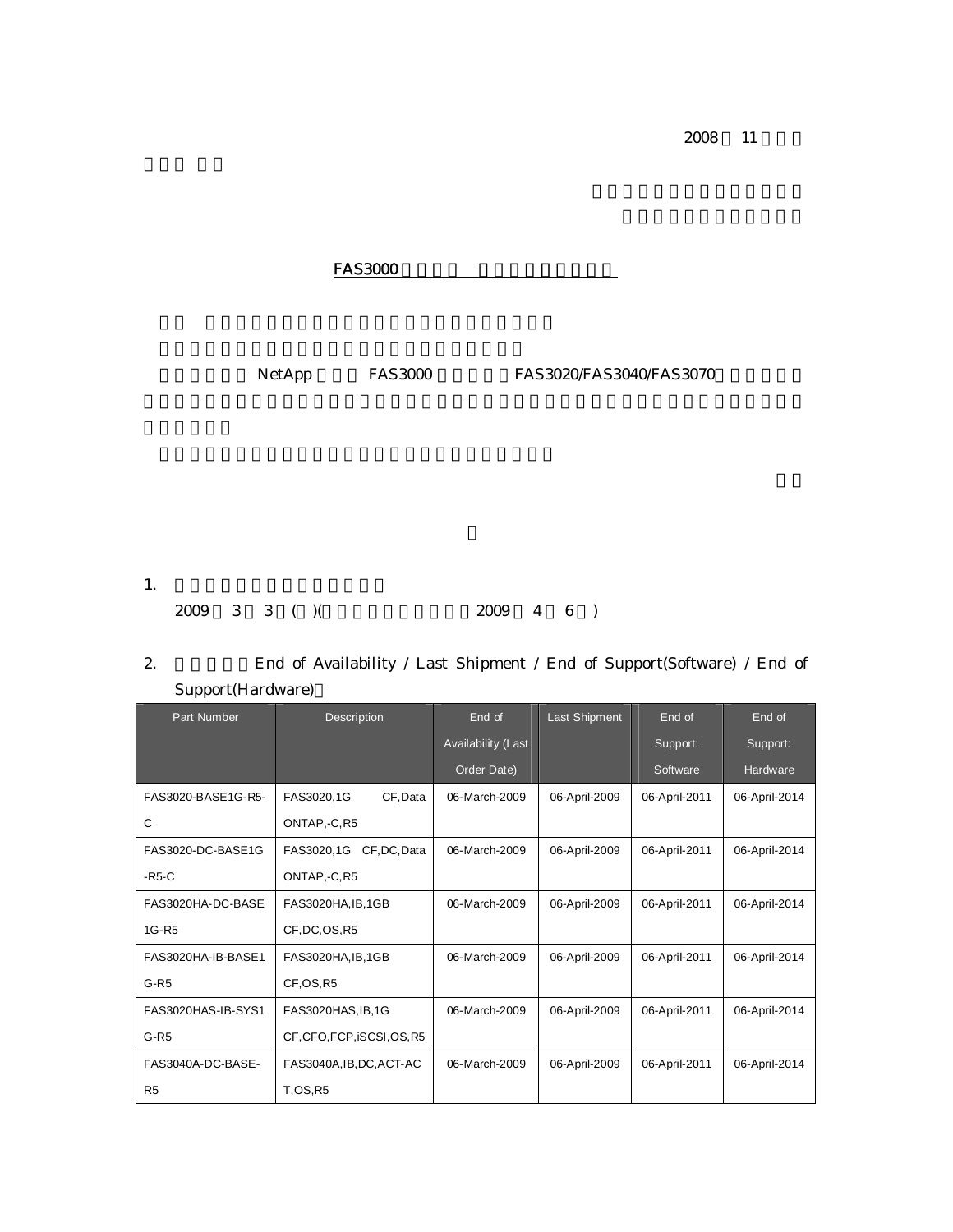| FAS3040A-IB-BASE-R | FAS3040A, IB, ACT-ACT, O    | 06-March-2009 | 06-April-2009 | 06-April-2011 | 06-April-2014 |
|--------------------|-----------------------------|---------------|---------------|---------------|---------------|
| 5                  | S.R5                        |               |               |               |               |
| FAS3040AS-IB-SYS-R | FAS3040A, IB, ACT-ACT, C    | 06-March-2009 | 06-April-2009 | 06-April-2011 | 06-April-2014 |
| 5                  | FO, FCP, iSCSI, OS, R5      |               |               |               |               |
| FAS3040-BASE-R5-C  | FAS3040, OS, -C, R5         | 06-March-2009 | 06-April-2009 | 06-April-2011 | 06-April-2014 |
| FAS3040-DC-BASE-R5 | FAS3040, DC, OS, -C, R5     | 06-March-2009 | 06-April-2009 | 06-April-2011 | 06-April-2014 |
| -C                 |                             |               |               |               |               |
| FAS3070A-DC-BASE-  | FAS3070A, IB, DC, ACT-AC    | 06-March-2009 | 06-April-2009 | 06-April-2011 | 06-April-2014 |
| R <sub>5</sub>     | <b>T.OS.R5</b>              |               |               |               |               |
| FAS3070A-IB-BASE-R | FAS3070A, IB, ACT-ACT, O    | 06-March-2009 | 06-April-2009 | 06-April-2011 | 06-April-2014 |
| 5                  | S, R5                       |               |               |               |               |
| FAS3070AS-IB-SYS-R | FAS3070A, IB, ACT-ACT, S    | 06-March-2009 | 06-April-2009 | 06-April-2011 | 06-April-2014 |
| 5                  | AN, OS, R5                  |               |               |               |               |
| FAS3070-BASE-R5-C  | FAS3070, OS, -C, R5         | 06-March-2009 | 06-April-2009 | 06-April-2011 | 06-April-2014 |
| FAS3070-DC-BASE-R5 | FAS3070, DC, OS, -C, R5     | 06-March-2009 | 06-April-2009 | 06-April-2011 | 06-April-2014 |
| -C                 |                             |               |               |               |               |
| V3020-BASE1G-R5-C  | V3020,1G<br>CF, Data        | 06-March-2009 | 06-April-2009 | 06-April-2011 | 06-April-2014 |
|                    | ONTAP,-C,R5                 |               |               |               |               |
| V3020HA-IB-SYS1G-R | V3020HA, IB, 1G CF, OS, R5  | 06-March-2009 | 06-April-2009 | 06-April-2011 | 06-April-2014 |
| 5                  |                             |               |               |               |               |
| V3040A-IB-SYS-R5   | V3040A, IB, ACT-ACT, OS, R  | 06-March-2009 | 06-April-2009 | 06-April-2011 | 06-April-2014 |
|                    | 5                           |               |               |               |               |
| V3040-BASE-R5-C    | V3040, OS, - C, R5          | 06-March-2009 | 06-April-2009 | 06-April-2011 | 06-April-2014 |
| V3070A-IB-SYS-R5   | V3070A, IB, ACT-ACT, OS, R  | 06-March-2009 | 06-April-2009 | 06-April-2011 | 06-April-2014 |
|                    | 5                           |               |               |               |               |
| V3070-BASE-R5-C    | V3070 Base System, -C, R5   | 06-March-2009 | 06-April-2009 | 06-April-2011 | 06-April-2014 |
| FAS3020HA-BNDL3-R  | <b>FAS3020HA</b><br>NetApp  | 06-March-2009 | 06-April-2009 | 06-April-2011 | 06-April-2014 |
| 5                  | Select CFO, ISCSI, FCP, R5  |               |               |               |               |
| FAS3020HA-BNDL4-R  | <b>FAS3020HA</b><br>NetApp  | 06-March-2009 | 06-April-2009 | 06-April-2011 | 06-April-2014 |
| 5                  | Select CFO, ISCSI, CIFS, R5 |               |               |               |               |
| FAS3020HA-BNDL5-R  | <b>FAS3020HA</b><br>NetApp  | 06-March-2009 | 06-April-2009 | 06-April-2011 | 06-April-2014 |
| 5                  | Select CFO, ISCSI, NFS, R5  |               |               |               |               |
| FAS3020HA-BNDL6-R  | NetApp<br><b>FAS3020HA</b>  | 06-March-2009 | 06-April-2009 | 06-April-2011 | 06-April-2014 |
| 5                  | Select                      |               |               |               |               |
|                    | CFO, ISCSI, CIFS, NFS, R5   |               |               |               |               |
| FAS3040A-BNDL3-R5  | FAS3040A NetApp Select      | 06-March-2009 | 06-April-2009 | 06-April-2011 | 06-April-2014 |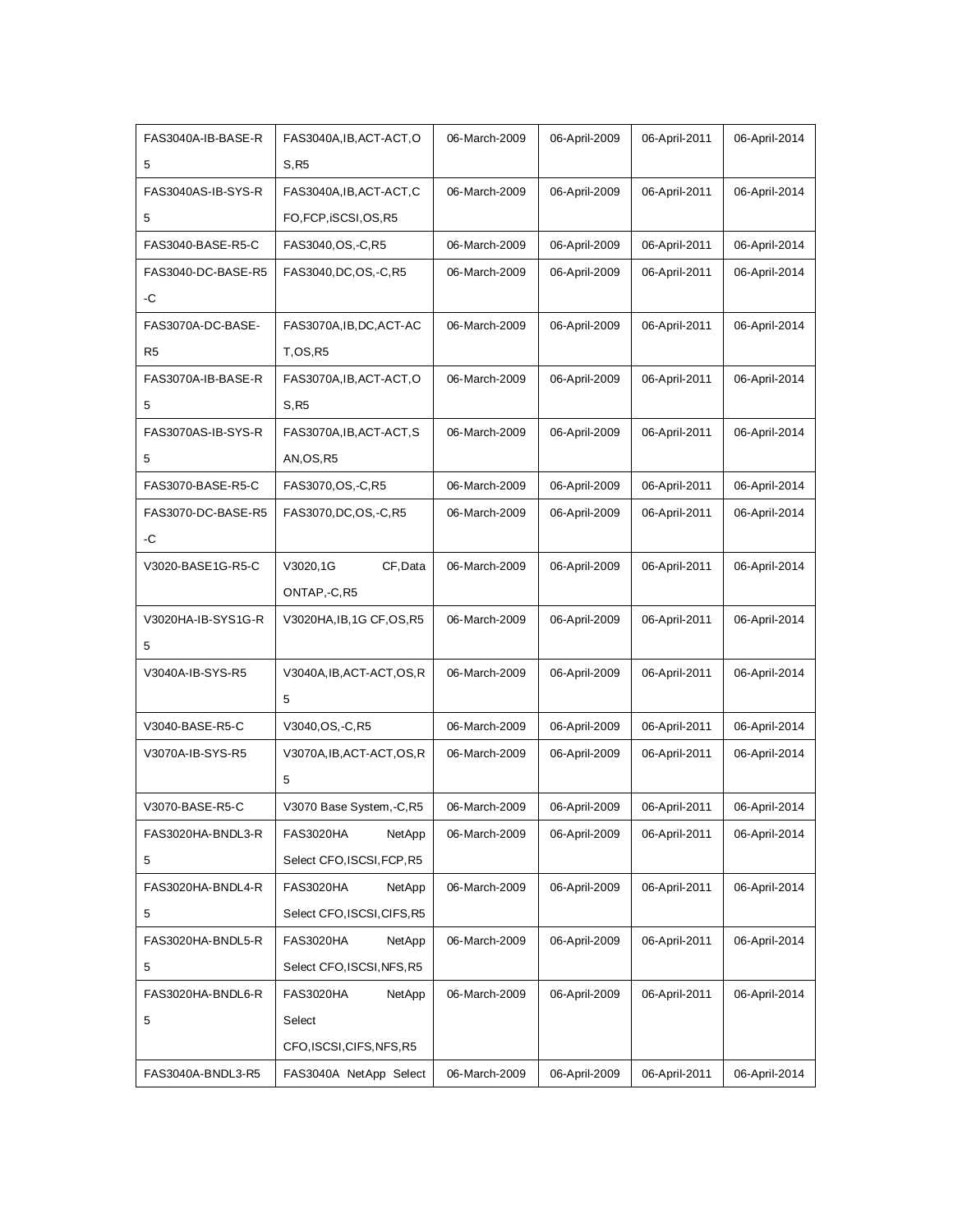|                   | CFO, ISCSI, FCP, R5       |               |               |               |               |
|-------------------|---------------------------|---------------|---------------|---------------|---------------|
| FAS3040A-BNDL4-R5 | FAS3040A NetApp Select    | 06-March-2009 | 06-April-2009 | 06-April-2011 | 06-April-2014 |
|                   | CFO, ISCSI, CIFS, R5      |               |               |               |               |
| FAS3040A-BNDL5-R5 | FAS3040A NetApp Select    | 06-March-2009 | 06-April-2009 | 06-April-2011 | 06-April-2014 |
|                   | CFO, ISCSI, NFS, R5       |               |               |               |               |
| FAS3040A-BNDL6-R5 | FAS3040A NetApp Select    | 06-March-2009 | 06-April-2009 | 06-April-2011 | 06-April-2014 |
|                   | CFO, ISCSI, CIFS, NFS, R5 |               |               |               |               |
| FAS3070A-BNDL3-R5 | FAS3070A NetApp Select    | 06-March-2009 | 06-April-2009 | 06-April-2011 | 06-April-2014 |
|                   | CFO, ISCSI, FCP, R5       |               |               |               |               |
| FAS3070A-BNDL4-R5 | FAS3070A NetApp Select    | 06-March-2009 | 06-April-2009 | 06-April-2011 | 06-April-2014 |
|                   | CFO, ISCSI, CIFS, R5      |               |               |               |               |
| FAS3070A-BNDL5-R5 | FAS3070A NetApp Select    | 06-March-2009 | 06-April-2009 | 06-April-2011 | 06-April-2014 |
|                   | CFO, ISCSI, NFS, R5       |               |               |               |               |
| FAS3070A-BNDL6-R5 | FAS3070A NetApp Select    | 06-March-2009 | 06-April-2009 | 06-April-2011 | 06-April-2014 |
|                   | CFO.ISCSI.CIFS.NFS.R5     |               |               |               |               |

End Of Support(Software) Software

(

End of Support(Software) End of Support(Hardware)

Software Patch

| <b>Part Number</b>     | <b>Description</b>                   | Recommended<br>Replacement | <b>Description</b> |  |
|------------------------|--------------------------------------|----------------------------|--------------------|--|
| FAS3020-BASE1G-R5-C    | FAS3020,1G CF, Data ONTAP, -C, R5    | FAS3100 Series             | FAS3100 Series     |  |
|                        | CF, DC, Data<br>FAS3020,1G           | FAS3100 Series             | FAS3100 Series     |  |
| FAS3020-DC-BASE1G-R5-C | ONTAP,-C, R5                         |                            |                    |  |
| FAS3020HA-DC-BASE1G-R5 | FAS3020HA, IB, 1GB CF, DC, OS, R5    | FAS3100 Series             | FAS3100 Series     |  |
| FAS3020HA-IB-BASE1G-R5 | FAS3020HA, IB, 1GB CF, OS, R5        | FAS3100 Series             | FAS3100 Series     |  |
|                        | FAS3020HAS, IB, 1G                   | FAS3100 Series             | FAS3100 Series     |  |
| FAS3020HAS-IB-SYS1G-R5 | CF, CFO, FCP, iSCSI, OS, R5          |                            |                    |  |
| FAS3040A-DC-BASE-R5    | FAS3040A, IB, DC, ACT-ACT, OS, R5    | FAS3100 Series             | FAS3100 Series     |  |
| FAS3040A-IB-BASE-R5    | FAS3040A, IB, ACT-ACT, OS, R5        | FAS3100 Series             | FAS3100 Series     |  |
|                        | FAS3040A, IB, ACT-ACT, CFO, FCP, ISC | FAS3100 Series             | FAS3100 Series     |  |
| FAS3040AS-IB-SYS-R5    | <b>SI.OS.R5</b>                      |                            |                    |  |
| FAS3040-BASE-R5-C      | FAS3040, OS, -C, R5                  | FAS3100 Series             | FAS3100 Series     |  |
| FAS3040-DC-BASE-R5-C   | FAS3040, DC, OS, -C, R5              | FAS3100 Series             | FAS3100 Series     |  |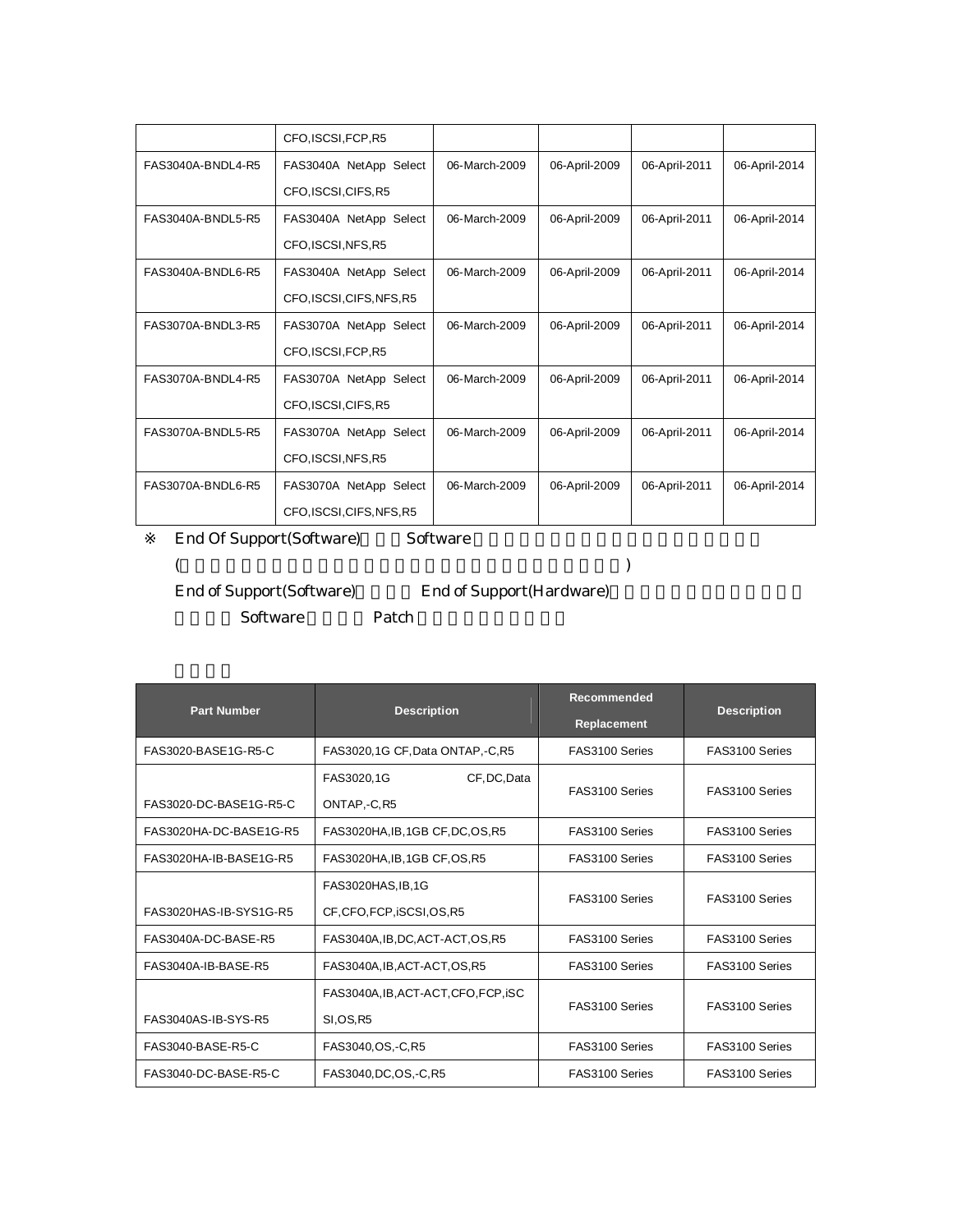| FAS3070A-DC-BASE-R5  | FAS3070A, IB, DC, ACT-ACT, OS, R5    | FAS3100 Series        | FAS3100 Series       |  |
|----------------------|--------------------------------------|-----------------------|----------------------|--|
| FAS3070A-IB-BASE-R5  | FAS3070A, IB, ACT-ACT, OS, R5        | FAS3100 Series        | FAS3100 Series       |  |
| FAS3070AS-IB-SYS-R5  | FAS3070A, IB, ACT-ACT, SAN, OS, R5   | FAS3100 Series        | FAS3100 Series       |  |
| FAS3070-BASE-R5-C    | FAS3070, OS, -C, R5                  | FAS3100 Series        | FAS3100 Series       |  |
| FAS3070-DC-BASE-R5-C | FAS3070, DC, OS, -C, R5              | FAS3100 Series        | FAS3100 Series       |  |
| V3020-BASE1G-R5-C    | V3020,1G CF, Data ONTAP, -C, R5      | V3100 Series          | V3100 Series         |  |
| V3020HA-IB-SYS1G-R5  | V3020HA, IB, 1G CF, OS, R5           | V3100 Series          | V3100 Series         |  |
| V3040A-IB-SYS-R5     | V3040A, IB, ACT-ACT, OS, R5          | V3100 Series          | V3100 Series         |  |
| V3040-BASE-R5-C      | V3040, OS, -C, R5                    | V3100 Series          | V3100 Series         |  |
| V3070A-IB-SYS-R5     | V3070A, IB, ACT-ACT, OS, R5          | V3100 Series          | V3100 Series         |  |
| V3070-BASE-R5-C      | V3070 Base System,-C,R5              | V3100 Series          | V3100 Series         |  |
|                      | <b>FAS3020HA</b><br>NetApp<br>Select | FAS3100 NetApp Select | FAS3100 NetApp       |  |
| FAS3020HA-BNDL3-R5   | CFO, ISCSI, FCP, R5                  | <b>Series</b>         | <b>Select Series</b> |  |
|                      | <b>FAS3020HA</b><br>NetApp<br>Select | FAS3100 NetApp Select | FAS3100 NetApp       |  |
| FAS3020HA-BNDL4-R5   | CFO, ISCSI, CIFS, R5                 | Series                | <b>Select Series</b> |  |
|                      | NetApp<br><b>FAS3020HA</b><br>Select | FAS3100 NetApp Select | FAS3100 NetApp       |  |
| FAS3020HA-BNDL5-R5   | CFO, ISCSI, NFS, R5                  | Series                | <b>Select Series</b> |  |
|                      | <b>FAS3020HA</b><br>NetApp<br>Select | FAS3100 NetApp Select | FAS3100 NetApp       |  |
| FAS3020HA-BNDL6-R5   | CFO, ISCSI, CIFS, NFS, R5            | Series                | <b>Select Series</b> |  |
|                      | <b>FAS3040A</b><br>NetApp<br>Select  | FAS3100 NetApp Select | FAS3100 NetApp       |  |
| FAS3040A-BNDL3-R5    | CFO, ISCSI, FCP, R5                  | Series                | <b>Select Series</b> |  |
|                      | <b>FAS3040A</b><br>NetApp<br>Select  | FAS3100 NetApp Select | FAS3100 NetApp       |  |
| FAS3040A-BNDL4-R5    | CFO, ISCSI, CIFS, R5                 | <b>Series</b>         | <b>Select Series</b> |  |
|                      | <b>FAS3040A</b><br>NetApp<br>Select  | FAS3100 NetApp Select | FAS3100 NetApp       |  |
| FAS3040A-BNDL5-R5    | CFO, ISCSI, NFS, R5                  | Series                | <b>Select Series</b> |  |
|                      | <b>FAS3040A</b><br>NetApp<br>Select  | FAS3100 NetApp Select | FAS3100 NetApp       |  |
| FAS3040A-BNDL6-R5    | CFO,ISCSI,CIFS,NFS,R5                | <b>Series</b>         | <b>Select Series</b> |  |
|                      | NetApp<br>Select<br><b>FAS3070A</b>  | FAS3100 NetApp Select | FAS3100 NetApp       |  |
| FAS3070A-BNDL3-R5    | CFO, ISCSI, FCP, R5                  | <b>Series</b>         | <b>Select Series</b> |  |
|                      | NetApp<br><b>FAS3070A</b><br>Select  | FAS3100 NetApp Select | FAS3100 NetApp       |  |
| FAS3070A-BNDL4-R5    | CFO, ISCSI, CIFS, R5                 | Series                | <b>Select Series</b> |  |
|                      | <b>FAS3070A</b><br>NetApp<br>Select  | FAS3100 NetApp Select | FAS3100 NetApp       |  |
| FAS3070A-BNDL5-R5    | CFO, ISCSI, NFS, R5                  | Series                | <b>Select Series</b> |  |
|                      | <b>FAS3070A</b><br>NetApp<br>Select  | FAS3100 NetApp Select | FAS3100 NetApp       |  |
| FAS3070A-BNDL6-R5    | CFO, ISCSI, CIFS, NFS, R5            | Series                | <b>Select Series</b> |  |